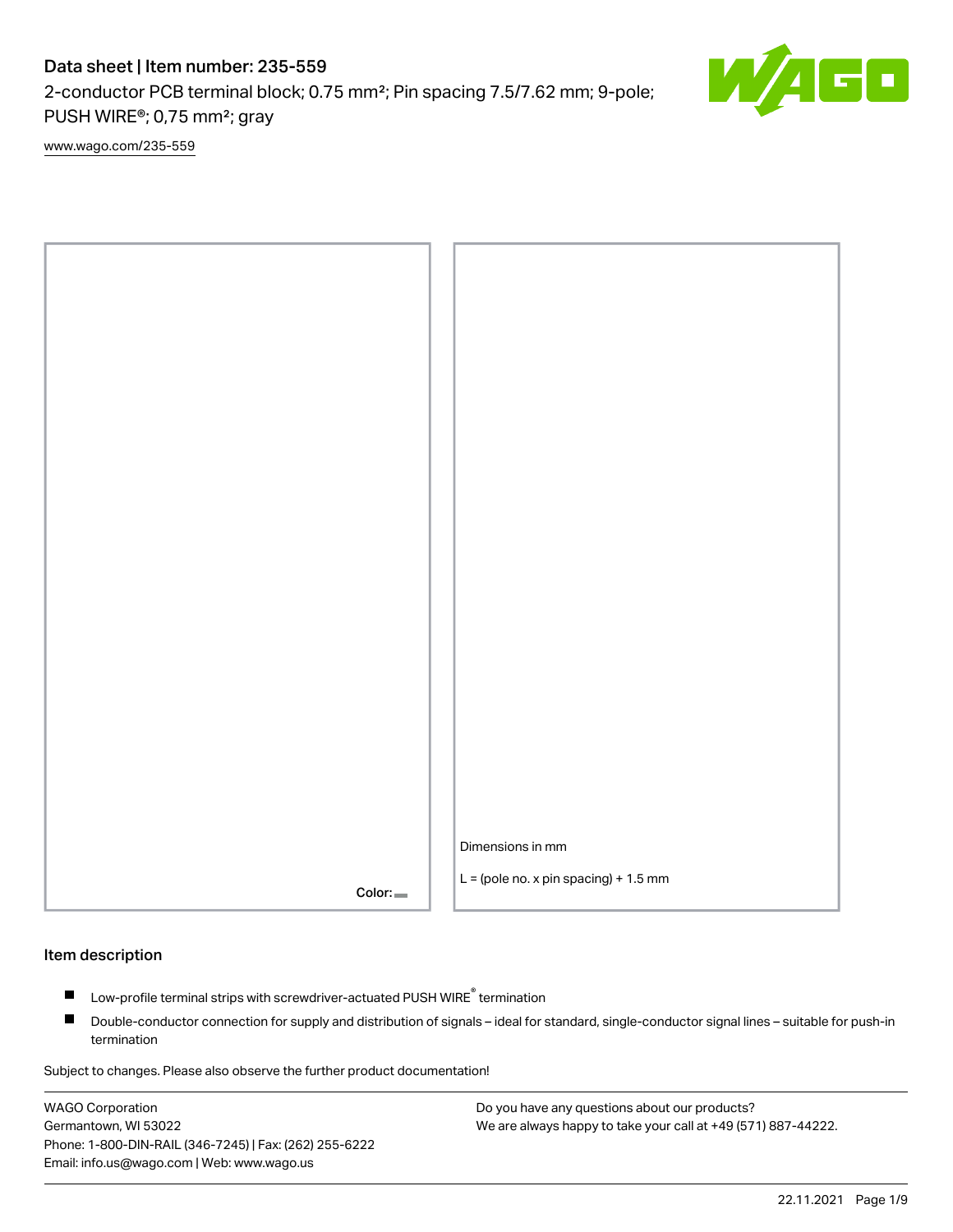[www.wago.com/235-559](http://www.wago.com/235-559)



- $\blacksquare$ Double solder pins for high mechanical stability
- $\blacksquare$ Combines with all 235 Series modular terminal blocks
- $\blacksquare$ Set to metric or inch pin spacing by compressing terminal strips together or pulling them apart
- $\blacksquare$ Conductor removal via screwdriver (2.5mm x 0.4mm)
- $\blacksquare$ Also available with test slot

# Data

## Notes

|  | Variants: |
|--|-----------|
|  |           |

| Variants: | Other pole numbers<br>Other colors                               |
|-----------|------------------------------------------------------------------|
|           | Mixed-color PCB connector strips                                 |
|           | Direct marking                                                   |
|           | Other versions (or variants) can be requested from WAGO Sales or |
|           | configured at https://configurator.wago.com/                     |
|           |                                                                  |

#### Electrical data

#### IEC Approvals

| Ratings per                 | IEC/EN 60664-1                                                        |
|-----------------------------|-----------------------------------------------------------------------|
| Rated voltage (III / 3)     | 400 V                                                                 |
| Rated surge voltage (III/3) | 6 <sub>kV</sub>                                                       |
| Rated voltage (III/2)       | 630 V                                                                 |
| Rated surge voltage (III/2) | 6 <sub>kV</sub>                                                       |
| Nominal voltage (II/2)      | 1000V                                                                 |
| Rated surge voltage (II/2)  | 6 <sub>kV</sub>                                                       |
| Rated current               | 10A                                                                   |
| Legend (ratings)            | $(III / 2)$ $\triangle$ Overvoltage category III / Pollution degree 2 |

## UL Approvals

| Approvals per                  | UL 1059 |
|--------------------------------|---------|
| Rated voltage UL (Use Group B) | 300 V   |
| Rated current UL (Use Group B) | 10 A    |
| Rated voltage UL (Use Group D) | 300 V   |
| Rated current UL (Use Group D) | 10 A    |

## CSA Approvals

| Approvals per<br>. | $\sim$<br>$\sim$<br>ບບ⊓<br>$ -$ |
|--------------------|---------------------------------|
|--------------------|---------------------------------|

Subject to changes. Please also observe the further product documentation!

| WAGO Corporation                                       | Do you have any questions about our products?                 |
|--------------------------------------------------------|---------------------------------------------------------------|
| Germantown, WI 53022                                   | We are always happy to take your call at +49 (571) 887-44222. |
| Phone: 1-800-DIN-RAIL (346-7245)   Fax: (262) 255-6222 |                                                               |
| Email: info.us@wago.com   Web: www.wago.us             |                                                               |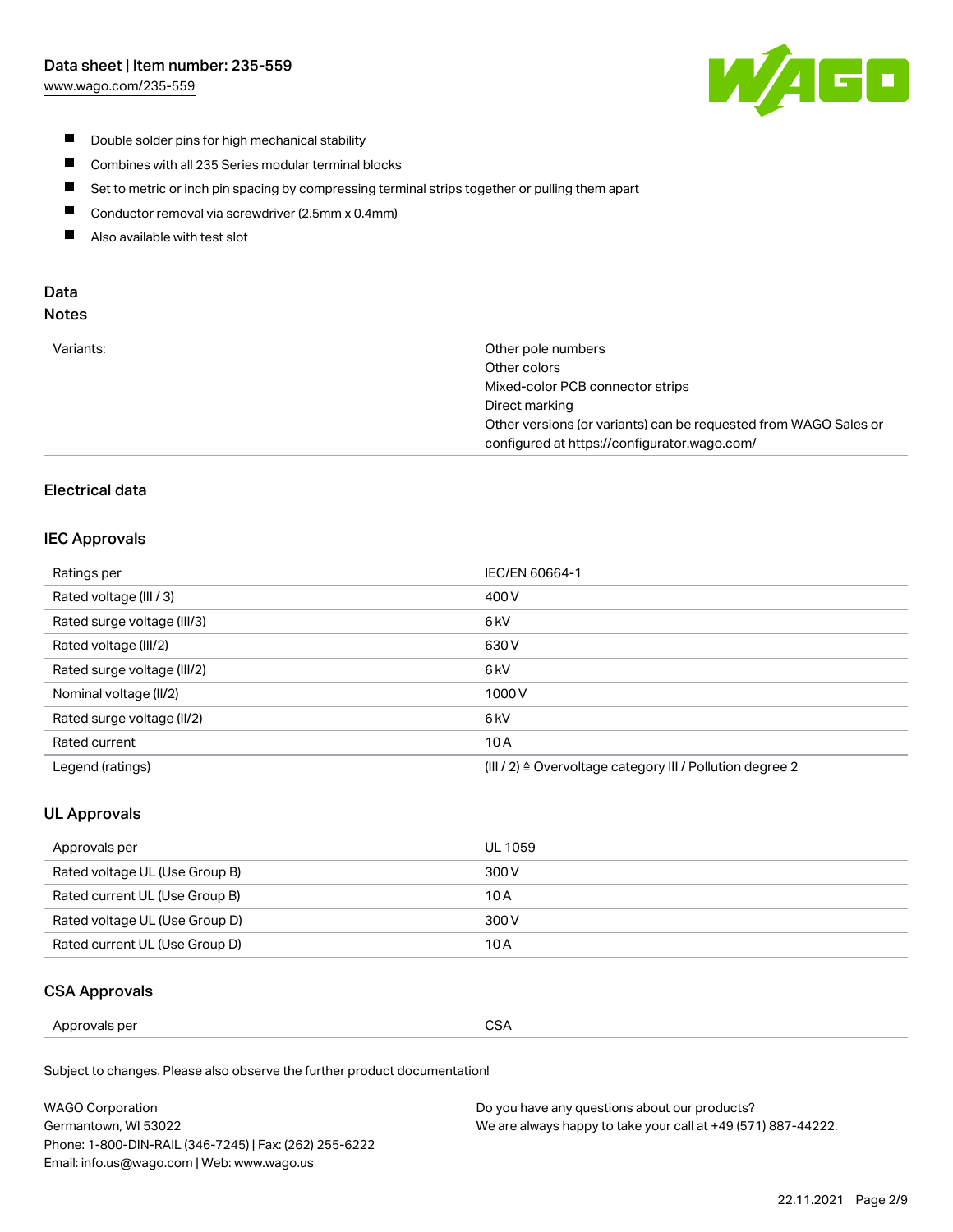[www.wago.com/235-559](http://www.wago.com/235-559)



| Rated voltage CSA (Use Group B) | 300 V |
|---------------------------------|-------|
| Rated current CSA (Use Group B) |       |

#### Connection data

| Total number of connection points | 18 |
|-----------------------------------|----|
| Total number of potentials        |    |
| Number of connection types        |    |
| Number of levels                  |    |

#### Connection 1

#### Connection technology PUSH WIRE® PUSH WIRE®

|                                                   | <b>PUSH WIRE</b>                        |
|---------------------------------------------------|-----------------------------------------|
| Actuation type                                    | Operating tool                          |
| Solid conductor                                   | $0.250.75$ mm <sup>2</sup> / 24  18 AWG |
| Fine-stranded conductor; with uninsulated ferrule | $0.250.34$ mm <sup>2</sup>              |
| Strip length                                      | $910$ mm / 0.35  0.39 inch              |
| Conductor connection direction to PCB             | 0°                                      |
| Number of poles                                   | 9                                       |

#### Physical data

| Pin spacing                          | 7.5/7.62 mm / 0.295/0.3 inch |
|--------------------------------------|------------------------------|
| Width                                | 69 mm / 2.717 inch           |
| Height                               | 12.8 mm / 0.504 inch         |
| Height from the surface              | 9.2 mm / 0.362 inch          |
| Depth                                | 12.5 mm / 0.492 inch         |
| Solder pin length                    | $3.6 \,\mathrm{mm}$          |
| Solder pin dimensions                | $0.8 \times 0.4$ mm          |
| Drilled hole diameter with tolerance | $1^{(+0.1)}$ mm              |

#### PCB contact

| PCB Contact                         | тнт                                      |
|-------------------------------------|------------------------------------------|
| Solder pin arrangement              | over the entire terminal strip (in-line) |
| Number of solder pins per potential |                                          |

#### Material data

 $\alpha$  gray

Subject to changes. Please also observe the further product documentation! Material group I

| <b>WAGO Corporation</b>                                | Do you have any questions about our products?                 |
|--------------------------------------------------------|---------------------------------------------------------------|
| Germantown, WI 53022                                   | We are always happy to take your call at +49 (571) 887-44222. |
| Phone: 1-800-DIN-RAIL (346-7245)   Fax: (262) 255-6222 |                                                               |
| Email: info.us@wago.com   Web: www.wago.us             |                                                               |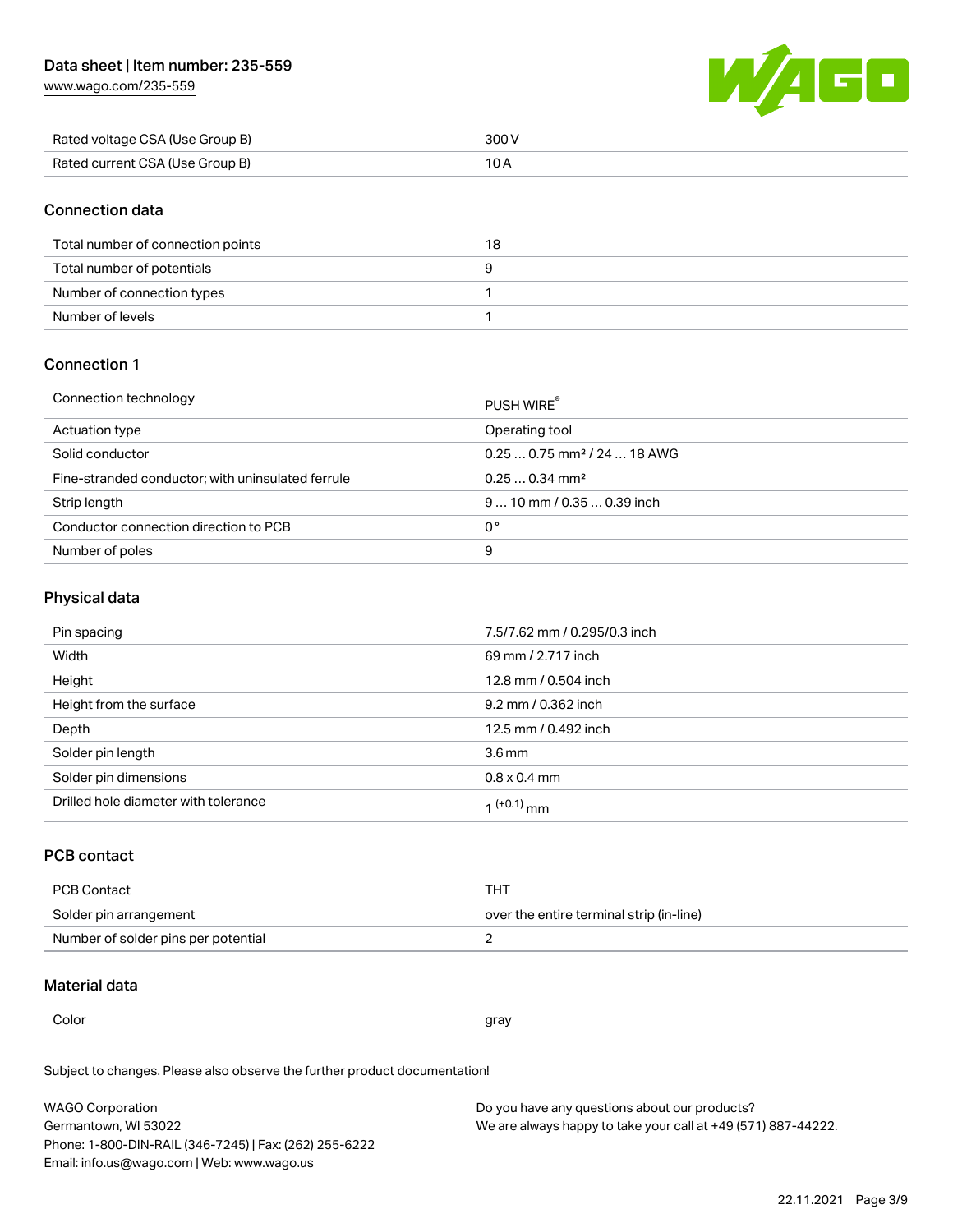[www.wago.com/235-559](http://www.wago.com/235-559)



| Material group                    |                                        |
|-----------------------------------|----------------------------------------|
| Insulation material               | Polyamide (PA66)                       |
| Flammability class per UL94       | V <sub>0</sub>                         |
| Clamping spring material          | Chrome nickel spring steel (CrNi)      |
| Contact material                  | Electrolytic copper $(E_{\text{Cul}})$ |
| Contact plating                   | tin-plated                             |
| Weight                            | 1.1 <sub>g</sub>                       |
| <b>Environmental requirements</b> |                                        |
| Limit temperature range           | $-60+105 °C$                           |

#### Commercial data

| Product Group         | 4 (Printed Circuit) |
|-----------------------|---------------------|
| PU (SPU)              | 60 Stück            |
| Packaging type        | box                 |
| Country of origin     | DE                  |
| <b>GTIN</b>           | 4017332227056       |
| Customs tariff number | 85369010000         |

#### Approvals / Certificates

#### Country specific Approvals

|      |                                 |                                 | Certificate       |
|------|---------------------------------|---------------------------------|-------------------|
| Logo | Approval                        | <b>Additional Approval Text</b> | name              |
|      | <b>CCA</b>                      | EN 60947                        | NTR NL-           |
|      | DEKRA Certification B.V.        |                                 | 7144              |
|      | <b>CCA</b>                      | EN 60947                        | 2149549.02        |
| KEMA | DEKRA Certification B.V.        |                                 |                   |
|      | <b>CCA</b>                      | EN 60998                        | NTR <sub>NL</sub> |
|      | <b>DEKRA Certification B.V.</b> |                                 | 6919              |
|      | <b>CCA</b>                      | EN 60947-7-4                    | NTR NL-           |
|      | DEKRA Certification B.V.        |                                 | 7774              |

Subject to changes. Please also observe the further product documentation!

| <b>WAGO Corporation</b>                                | Do you have any questions about our products?                 |
|--------------------------------------------------------|---------------------------------------------------------------|
| Germantown, WI 53022                                   | We are always happy to take your call at +49 (571) 887-44222. |
| Phone: 1-800-DIN-RAIL (346-7245)   Fax: (262) 255-6222 |                                                               |
| Email: info.us@wago.com   Web: www.wago.us             |                                                               |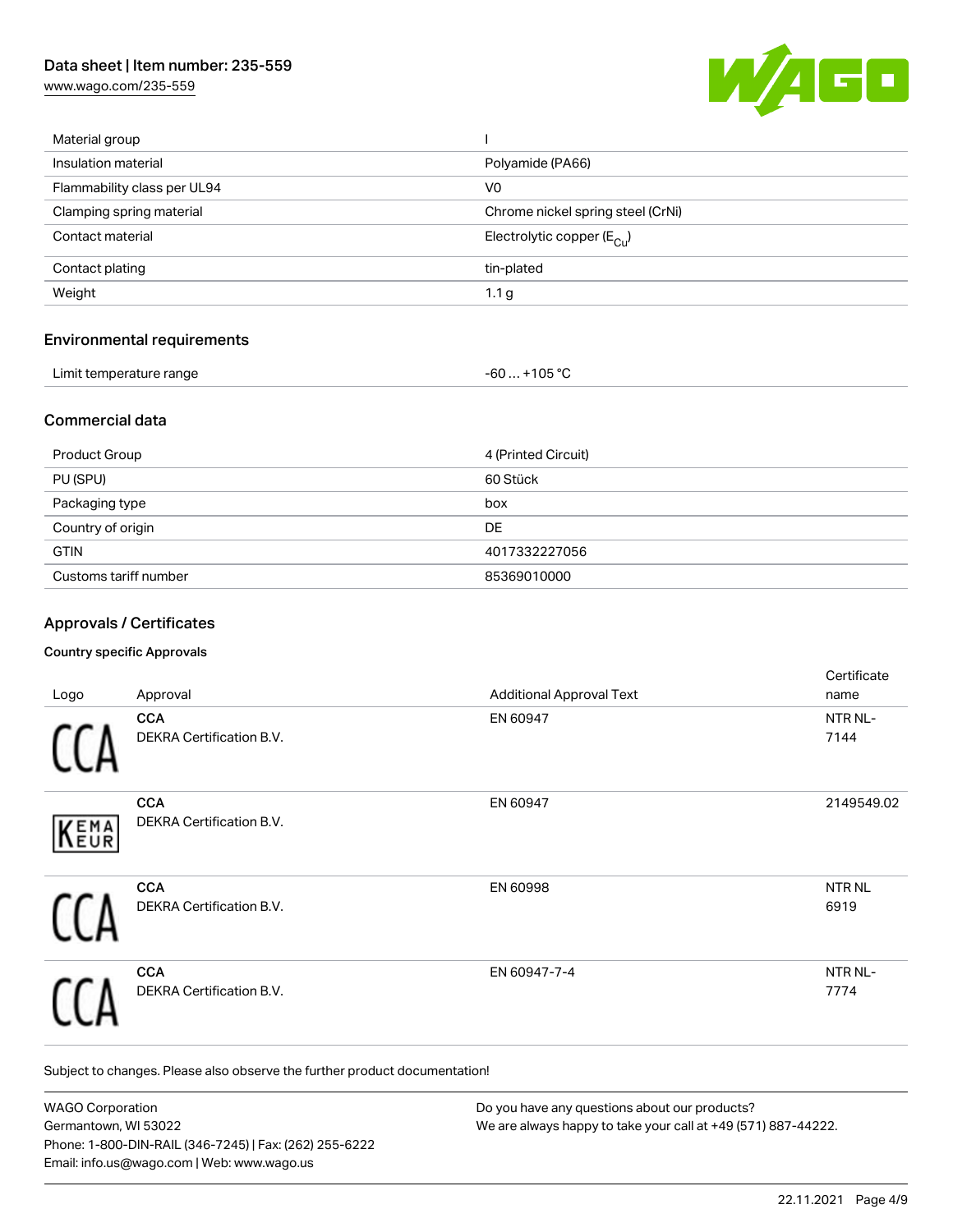



VDE VDE Prüf- und Zertifizierungsinstitut

EN 60947 40029328

Ship Approvals

| Logo | Approval                                  | <b>Additional Approval Text</b> | Certificate<br>name               |
|------|-------------------------------------------|---------------------------------|-----------------------------------|
| ABS  | <b>ABS</b><br>American Bureau of Shipping | $\overline{\phantom{0}}$        | $19-$<br>HG1869876-<br><b>PDA</b> |
|      | <b>DNV GL</b>                             | $\overline{\phantom{0}}$        | TAE000016Z                        |
|      | Det Norske Veritas, Germanischer Lloyd    |                                 |                                   |

#### UL-Approvals

|                       |                                     |                                 | Certificate |
|-----------------------|-------------------------------------|---------------------------------|-------------|
| Logo                  | Approval                            | <b>Additional Approval Text</b> | name        |
| $\blacksquare$<br>- 1 | UL<br>UL International Germany GmbH | $\overline{\phantom{a}}$        | E45172      |

#### Optional accessories

| <b>Ferrules</b> |                                                                                                    |                      |
|-----------------|----------------------------------------------------------------------------------------------------|----------------------|
| Ferrule         |                                                                                                    |                      |
|                 | Item no.: 216-101                                                                                  |                      |
|                 | Ferrule; Sleeve for 0.5 mm <sup>2</sup> / AWG 22; uninsulated; electro-tin plated; silver-colored  | www.wago.com/216-101 |
|                 | Item no.: 216-104                                                                                  |                      |
|                 | Ferrule; Sleeve for 1.5 mm <sup>2</sup> / AWG 16; uninsulated; electro-tin plated; silver-colored  | www.wago.com/216-104 |
|                 | Item no.: 216-106                                                                                  |                      |
|                 | Ferrule; Sleeve for 2.5 mm <sup>2</sup> / AWG 14; uninsulated; electro-tin plated; silver-colored  | www.wago.com/216-106 |
|                 | Item no.: 216-107                                                                                  |                      |
|                 | Ferrule; Sleeve for 4 mm <sup>2</sup> / AWG 12; uninsulated; electro-tin plated                    | www.wago.com/216-107 |
|                 | Item no.: 216-108                                                                                  |                      |
|                 | Ferrule; Sleeve for 6 mm <sup>2</sup> / AWG 10; uninsulated; electro-tin plated; silver-colored    | www.wago.com/216-108 |
|                 | Item no.: 216-109                                                                                  |                      |
|                 | Ferrule; Sleeve for 10 mm <sup>2</sup> / AWG 8; uninsulated; electro-tin plated                    | www.wago.com/216-109 |
|                 | Item no.: 216-102                                                                                  |                      |
|                 | Ferrule; Sleeve for 0.75 mm <sup>2</sup> / AWG 20; uninsulated; electro-tin plated; silver-colored | www.wago.com/216-102 |

WAGO Corporation Germantown, WI 53022 Phone: 1-800-DIN-RAIL (346-7245) | Fax: (262) 255-6222 Email: info.us@wago.com | Web: www.wago.us

Do you have any questions about our products? We are always happy to take your call at +49 (571) 887-44222.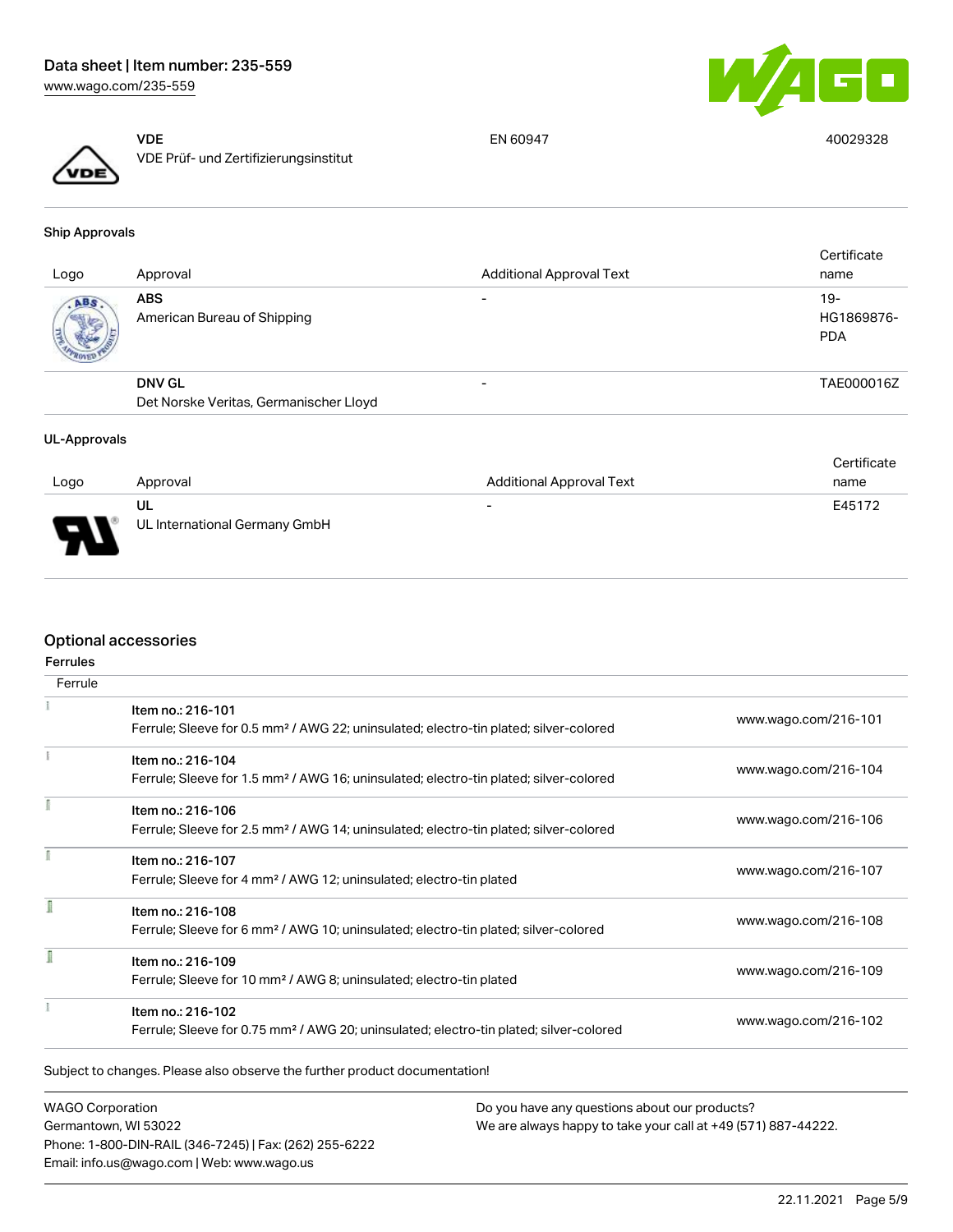Phone: 1-800-DIN-RAIL (346-7245) | Fax: (262) 255-6222

Email: info.us@wago.com | Web: www.wago.us

[www.wago.com/235-559](http://www.wago.com/235-559)



|                                                 | Item no.: 216-103<br>Ferrule; Sleeve for 1 mm <sup>2</sup> / AWG 18; uninsulated; electro-tin plated                                                                               | www.wago.com/216-103                                                                                           |
|-------------------------------------------------|------------------------------------------------------------------------------------------------------------------------------------------------------------------------------------|----------------------------------------------------------------------------------------------------------------|
| Л                                               | Item no.: 216-110<br>Ferrule; Sleeve for 16 mm <sup>2</sup> / AWG 6; uninsulated; electro-tin plated; metallic brown                                                               | www.wago.com/216-110                                                                                           |
|                                                 | Item no.: 216-123<br>Ferrule; Sleeve for 1 mm <sup>2</sup> / AWG 18; uninsulated; electro-tin plated; silver-colored                                                               | www.wago.com/216-123                                                                                           |
|                                                 | Item no.: 216-122<br>Ferrule; Sleeve for 0.75 mm <sup>2</sup> / AWG 20; uninsulated; electro-tin plated; silver-colored                                                            | www.wago.com/216-122                                                                                           |
| I.                                              | Item no.: 216-124<br>Ferrule; Sleeve for 1.5 mm <sup>2</sup> / AWG 16; uninsulated; electro-tin plated                                                                             | www.wago.com/216-124                                                                                           |
|                                                 | Item no.: 216-142<br>Ferrule; Sleeve for 0.75 mm <sup>2</sup> / 18 AWG; uninsulated; electro-tin plated; electrolytic copper; gastight<br>crimped; acc. to DIN 46228, Part 1/08.92 | www.wago.com/216-142                                                                                           |
|                                                 | Item no.: 216-132<br>Ferrule; Sleeve for 0.34 mm <sup>2</sup> / AWG 24; uninsulated; electro-tin plated                                                                            | www.wago.com/216-132                                                                                           |
|                                                 | Item no.: 216-121<br>Ferrule; Sleeve for 0.5 mm <sup>2</sup> / AWG 22; uninsulated; electro-tin plated; silver-colored                                                             | www.wago.com/216-121                                                                                           |
|                                                 | Item no.: 216-143<br>Ferrule; Sleeve for 1 mm <sup>2</sup> / AWG 18; uninsulated; electro-tin plated; electrolytic copper; gastight<br>crimped; acc. to DIN 46228, Part 1/08.92    | www.wago.com/216-143                                                                                           |
|                                                 | Item no.: 216-131<br>Ferrule; Sleeve for 0.25 mm <sup>2</sup> / AWG 24; uninsulated; electro-tin plated; silver-colored                                                            | www.wago.com/216-131                                                                                           |
|                                                 | Item no.: 216-141<br>Ferrule; Sleeve for 0.5 mm <sup>2</sup> / 20 AWG; uninsulated; electro-tin plated; electrolytic copper; gastight<br>crimped; acc. to DIN 46228, Part 1/08.92  | www.wago.com/216-141                                                                                           |
|                                                 | Item no.: 216-152<br>Ferrule; Sleeve for 0.34 mm <sup>2</sup> / AWG 24; uninsulated; electro-tin plated                                                                            | www.wago.com/216-152                                                                                           |
|                                                 | Item no.: 216-203<br>Ferrule; Sleeve for 1 mm <sup>2</sup> / AWG 18; insulated; electro-tin plated; red                                                                            | www.wago.com/216-203                                                                                           |
|                                                 | Item no.: 216-206<br>Ferrule; Sleeve for 2.5 mm <sup>2</sup> / AWG 14; insulated; electro-tin plated; blue                                                                         | www.wago.com/216-206                                                                                           |
|                                                 | Item no.: 216-207<br>Ferrule; Sleeve for 4 mm <sup>2</sup> / AWG 12; insulated; electro-tin plated; gray                                                                           | www.wago.com/216-207                                                                                           |
|                                                 | Item no.: 216-202<br>Ferrule; Sleeve for 0.75 mm <sup>2</sup> / 18 AWG; insulated; electro-tin plated; gray                                                                        | www.wago.com/216-202                                                                                           |
|                                                 | Item no.: 216-151<br>Ferrule; Sleeve for 0.25 mm <sup>2</sup> / AWG 24; uninsulated; electro-tin plated                                                                            | www.wago.com/216-151                                                                                           |
| ۸                                               | Item no.: 216-204<br>Ferrule; Sleeve for 1.5 mm <sup>2</sup> / AWG 16; insulated; electro-tin plated; black                                                                        | www.wago.com/216-204                                                                                           |
|                                                 | Subject to changes. Please also observe the further product documentation!                                                                                                         |                                                                                                                |
| <b>WAGO Corporation</b><br>Germantown, WI 53022 |                                                                                                                                                                                    | Do you have any questions about our products?<br>We are always happy to take your call at +49 (571) 887-44222. |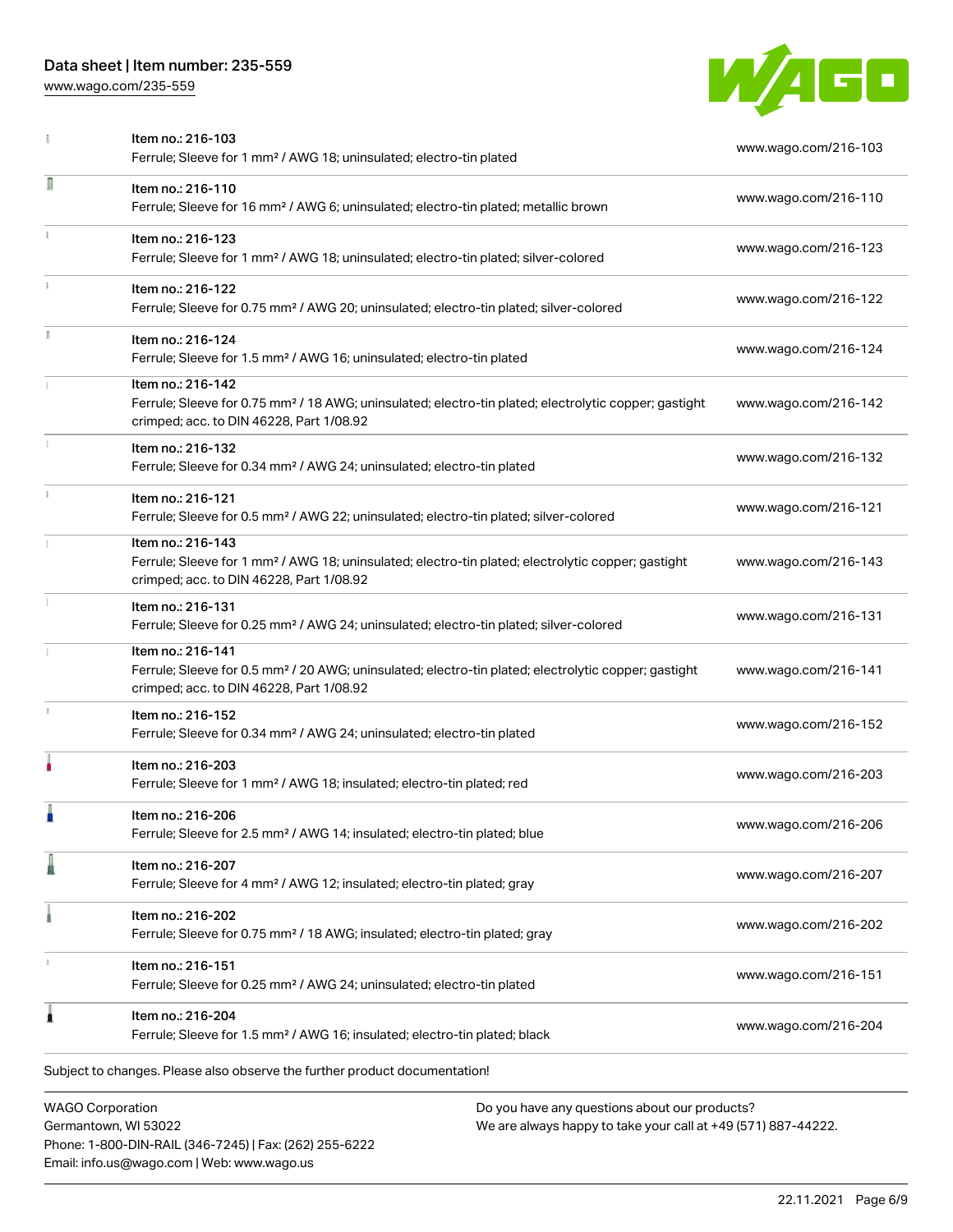Phone: 1-800-DIN-RAIL (346-7245) | Fax: (262) 255-6222

Email: info.us@wago.com | Web: www.wago.us

[www.wago.com/235-559](http://www.wago.com/235-559)



| Item no.: 216-209<br>Ferrule; Sleeve for 10 mm <sup>2</sup> / AWG 8; insulated; electro-tin plated; red                                                                                                    |                                                                                                                | www.wago.com/216-209 |
|------------------------------------------------------------------------------------------------------------------------------------------------------------------------------------------------------------|----------------------------------------------------------------------------------------------------------------|----------------------|
| Item no.: 216-205<br>Ferrule; Sleeve for 2.08 mm <sup>2</sup> / AWG 14; insulated; electro-tin plated; yellow                                                                                              |                                                                                                                | www.wago.com/216-205 |
| Item no.: 216-144<br>Ferrule; Sleeve for 1.5 mm <sup>2</sup> / AWG 16; uninsulated; electro-tin plated; electrolytic copper; gastight<br>crimped; acc. to DIN 46228, Part 1/08.92; silver-colored          |                                                                                                                | www.wago.com/216-144 |
| Item no.: 216-208<br>Ferrule; Sleeve for 6 mm <sup>2</sup> / AWG 10; insulated; electro-tin plated; electrolytic copper; gastight crimped; www.wago.com/216-208<br>acc. to DIN 46228, Part 4/09.90; yellow |                                                                                                                |                      |
| Item no.: 216-201<br>Ferrule; Sleeve for 0.5 mm <sup>2</sup> / 20 AWG; insulated; electro-tin plated; white                                                                                                |                                                                                                                | www.wago.com/216-201 |
| Item no.: 216-223<br>Ferrule; Sleeve for 1 mm <sup>2</sup> / AWG 18; insulated; electro-tin plated; red                                                                                                    |                                                                                                                | www.wago.com/216-223 |
| Item no.: 216-210<br>Ferrule; Sleeve for 16 mm <sup>2</sup> / AWG 6; insulated; electro-tin plated; electrolytic copper; gastight crimped; www.wago.com/216-210<br>acc. to DIN 46228, Part 4/09.90; blue   |                                                                                                                |                      |
| Item no.: 216-241<br>Ferrule; Sleeve for 0.5 mm <sup>2</sup> / 20 AWG; insulated; electro-tin plated; electrolytic copper; gastight<br>crimped; acc. to DIN 46228, Part 4/09.90; white                     |                                                                                                                | www.wago.com/216-241 |
| Item no.: 216-242<br>Ferrule; Sleeve for 0.75 mm <sup>2</sup> / 18 AWG; insulated; electro-tin plated; electrolytic copper; gastight<br>crimped; acc. to DIN 46228, Part 4/09.90; gray                     |                                                                                                                | www.wago.com/216-242 |
| Item no.: 216-222<br>Ferrule; Sleeve for 0.75 mm <sup>2</sup> / 18 AWG; insulated; electro-tin plated; gray                                                                                                |                                                                                                                | www.wago.com/216-222 |
| Item no.: 216-221<br>Ferrule; Sleeve for 0.5 mm <sup>2</sup> / 20 AWG; insulated; electro-tin plated; white                                                                                                |                                                                                                                | www.wago.com/216-221 |
| Item no.: 216-224<br>Ferrule; Sleeve for 1.5 mm <sup>2</sup> / AWG 16; insulated; electro-tin plated; black                                                                                                |                                                                                                                | www.wago.com/216-224 |
| Item no.: 216-243<br>Ferrule; Sleeve for 1 mm <sup>2</sup> / AWG 18; insulated; electro-tin plated; electrolytic copper; gastight crimped; www.wago.com/216-243<br>acc. to DIN 46228, Part 4/09.90; red    |                                                                                                                |                      |
| Item no.: 216-244<br>Ferrule; Sleeve for 1.5 mm <sup>2</sup> / AWG 16; insulated; electro-tin plated; electrolytic copper; gastight<br>crimped; acc. to DIN 46228, Part 4/09.90; black                     |                                                                                                                | www.wago.com/216-244 |
| Item no.: 216-263<br>Ferrule; Sleeve for 1 mm <sup>2</sup> / AWG 18; insulated; electro-tin plated; electrolytic copper; gastight crimped; www.wago.com/216-263<br>acc. to DIN 46228, Part 4/09.90; red    |                                                                                                                |                      |
| Item no.: 216-246<br>Ferrule; Sleeve for 2.5 mm <sup>2</sup> / AWG 14; insulated; electro-tin plated; electrolytic copper; gastight<br>crimped; acc. to DIN 46228, Part 4/09.90; blue                      |                                                                                                                | www.wago.com/216-246 |
| Item no.: 216-266<br>Ferrule; Sleeve for 2.5 mm <sup>2</sup> / AWG 14; insulated; electro-tin plated; electrolytic copper; gastight                                                                        |                                                                                                                | www.wago.com/216-266 |
| Subject to changes. Please also observe the further product documentation!                                                                                                                                 |                                                                                                                |                      |
| <b>WAGO Corporation</b><br>Germantown, WI 53022                                                                                                                                                            | Do you have any questions about our products?<br>We are always happy to take your call at +49 (571) 887-44222. |                      |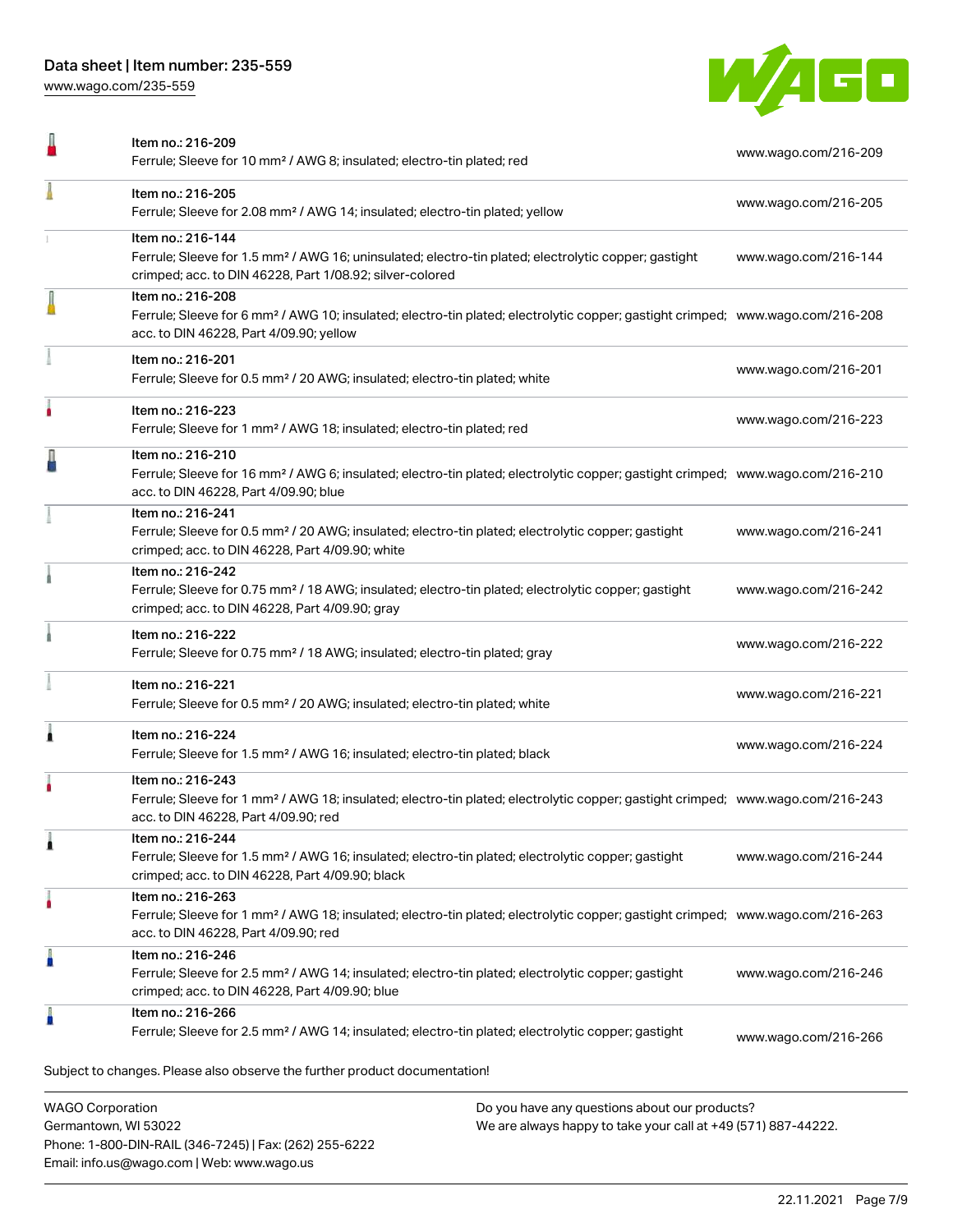[www.wago.com/235-559](http://www.wago.com/235-559)



crimped; acc. to DIN 46228, Part 4/09.90; blue

| Item no.: 216-264<br>Ferrule; Sleeve for 1.5 mm <sup>2</sup> / AWG 16; insulated; electro-tin plated; electrolytic copper; gastight<br>crimped; acc. to DIN 46228, Part 4/09.90; black                     | www.wago.com/216-264 |
|------------------------------------------------------------------------------------------------------------------------------------------------------------------------------------------------------------|----------------------|
| Item no.: 216-284<br>Ferrule; Sleeve for 1.5 mm <sup>2</sup> / AWG 16; insulated; electro-tin plated; electrolytic copper; gastight<br>crimped; acc. to DIN 46228, Part 4/09.90; black                     | www.wago.com/216-284 |
| Item no.: 216-286<br>Ferrule; Sleeve for 2.5 mm <sup>2</sup> / AWG 14; insulated; electro-tin plated; electrolytic copper; gastight<br>crimped; acc. to DIN 46228, Part 4/09.90; blue                      | www.wago.com/216-286 |
| Item no.: 216-287<br>Ferrule; Sleeve for 4 mm <sup>2</sup> / AWG 12; insulated; electro-tin plated; electrolytic copper; gastight crimped; www.wago.com/216-287<br>acc. to DIN 46228, Part 4/09.90; gray   |                      |
| Item no.: 216-262<br>Ferrule; Sleeve for 0.75 mm <sup>2</sup> / 18 AWG; insulated; electro-tin plated; electrolytic copper; gastight<br>crimped; acc. to DIN 46228, Part 4/09.90; gray                     | www.wago.com/216-262 |
| Item no.: 216-288<br>Ferrule; Sleeve for 6 mm <sup>2</sup> / AWG 10; insulated; electro-tin plated; electrolytic copper; gastight crimped; www.wago.com/216-288<br>acc. to DIN 46228, Part 4/09.90; yellow |                      |
| Item no.: 216-289<br>Ferrule; Sleeve for 10 mm <sup>2</sup> / AWG 8; insulated; electro-tin plated; electrolytic copper; gastight crimped; www.wago.com/216-289<br>acc. to DIN 46228, Part 4/09.90; red    |                      |
| Item no.: 216-301<br>Ferrule; Sleeve for 0.25 mm <sup>2</sup> / AWG 24; insulated; electro-tin plated; yellow                                                                                              | www.wago.com/216-301 |
| Item no.: 216-321<br>Ferrule; Sleeve for 0.25 mm <sup>2</sup> / AWG 24; insulated; electro-tin plated; yellow                                                                                              | www.wago.com/216-321 |
| Item no.: 216-322<br>Ferrule; Sleeve for 0.34 mm <sup>2</sup> / 22 AWG; insulated; electro-tin plated; green                                                                                               | www.wago.com/216-322 |
| Item no.: 216-267<br>Ferrule; Sleeve for 4 mm <sup>2</sup> / AWG 12; insulated; electro-tin plated; electrolytic copper; gastight crimped; www.wago.com/216-267<br>acc. to DIN 46228, Part 4/09.90; gray   |                      |
| Item no.: 216-302<br>Ferrule; Sleeve for 0.34 mm <sup>2</sup> / 22 AWG; insulated; electro-tin plated; light turquoise                                                                                     | www.wago.com/216-302 |
|                                                                                                                                                                                                            |                      |

## Downloads Documentation

| <b>Additional Information</b> |            |        |          |
|-------------------------------|------------|--------|----------|
| Technical explanations        | 2019 Apr 3 | pdf    | Download |
|                               |            | 2.0 MB |          |

# Installation Notes

Subject to changes. Please also observe the further product documentation!

| <b>WAGO Corporation</b>                                | Do you have any questions about our products?                 |
|--------------------------------------------------------|---------------------------------------------------------------|
| Germantown, WI 53022                                   | We are always happy to take your call at +49 (571) 887-44222. |
| Phone: 1-800-DIN-RAIL (346-7245)   Fax: (262) 255-6222 |                                                               |
| Email: info.us@wago.com   Web: www.wago.us             |                                                               |